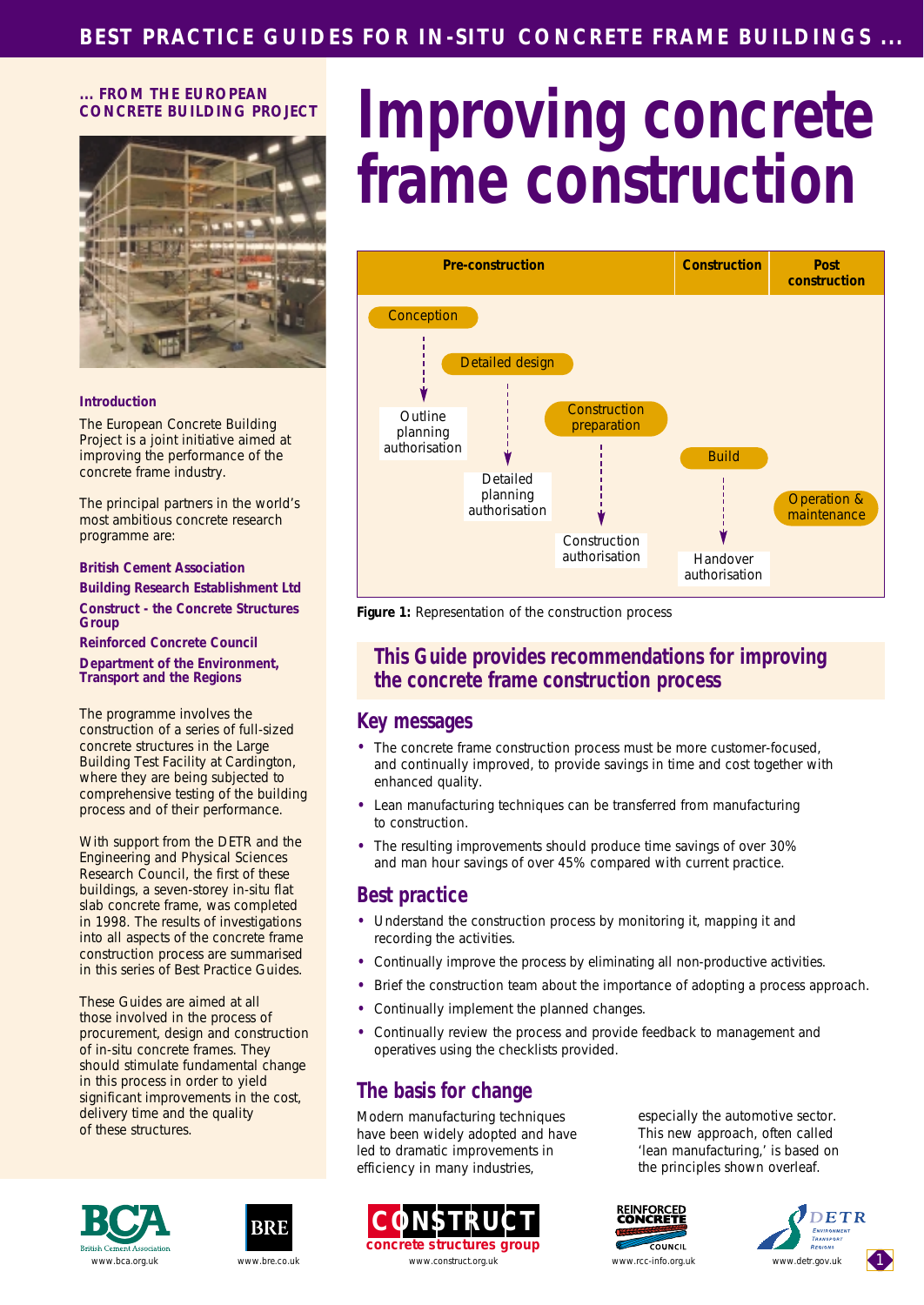- Use well defined processes focused on the customer.
- Eliminate waste activities that do not add value.
- Just-in-time supply of materials to the place of manufacture.
- Use of multi-disciplinary teams.
- Concurrent, i.e. parallel, working.

These principles can be applied directly to construction and can lead to a similar dramatic change in performance by acting to reduce both cost of labour and delivery times whilst enhancing quality levels.

There are also some supplementary issues to address alongside the implementation of the lean principles.

These include:

- Supply chain management.
- Motivation of personnel.
- Use of multi-skilled labour.
- Productivity.
- Project organisation.

## **Results to be expected in construction**

A study of the construction process for the in-situ concrete building at Cardington identified these potential savings.

#### **Potential Savings**

| Improvement<br>area           | <b>Reduction</b><br>in total cycle<br>time(%) | <b>Reduction</b><br>in total man-<br>hours $(\%)$ |
|-------------------------------|-----------------------------------------------|---------------------------------------------------|
| Supply<br>chain<br>management | 10.5                                          | 15.0                                              |
| <b>Buildability</b>           | 3.0                                           | 3.5                                               |
| Resource<br>allocation        | 6.5                                           | 10.5                                              |
| Operational<br>methods        | 8.5                                           | 13.5                                              |
| <b>TOTAL</b>                  | 28.5                                          | 42.5                                              |

These savings have been confirmed by findings in other construction projects and are modest in comparison with what is possible. Companies should aim for savings of:

*Cycle time: over 30% Man hours: over 45%*

These figures represent achievable targets in most construction projects.

## **The concrete frame construction process**

A concrete frame construction process consists essentially of three main stages, as shown in Figure 1 on page 1.

- Pre-construction.
- Construction.
- Post-construction.

The stages are, in turn, further sub-divided into a series of phases comprising a number of specific tasks. Passage between phases and stages is controlled by a series of formal review meetings to authorise progress to the next stage. Supporting activities (e.g. project management, health and safety, information management, task scheduling, etc.) are handled in a series of support processes that underpin the construction process.

Before a process can be improved it must be mapped and understood.

## **Understanding the current process**

To develop an understanding of the current process the following activities are recommended:

- Identify the separate tasks and how they link to other tasks.
- Monitor people, their methods of working, movements and interaction with others.
- Monitor flow of information and materials, into and out of the site and between people and tasks.
- Maintain a site diary, one page per day for main events.
- Video the site overall and the individual tasks.
- Create a site reference grid to locate all movements and to provide a reference for the videos. Make the grid visible by using coloured tapes on the floor.
- Construct process charts: Gantt charts and flow charts for activities within each task (see Figures 2, 3 and 4).

It is not suggested that **all** these techniques are used. Particular circumstances at each site will determine which are relevant.

### **Improving the current process**

The key activity in the improvement process is the identification of waste. Waste is any part of the process that does not add value to the concrete frame construction. It includes:

- Waiting and queuing.
- Scrap and rework.
- Over-manning and inefficient working.

The main areas for improvement are likely to be:

- Logistics and supply chain management.
- Buildability.
- Resource allocation.
- Operational methods.

Improving the following areas can also help reduce waste:

- People motivation.
- Use of multi-skilled labour.
- Information management.

**Activities that do not add value and that can be eliminated must be removed.** Those which are needed to support the process should be optimised to utilise minimum labour and consume minimum time.

## **Developing an improved process**

Having mapped the current process and identified the sources of waste within it, an improved process can be developed and used to plan new projects or re-direct current projects. It is important to establish links between the pre-construction, construction and post-construction stages to provide an integrated process and a further basis for change and improvement. It is likely that the client and his advisors are best placed to ensure that this happens.

### **Implementing the improved process**

The process improvements should be implemented at all three stages of the construction process as described below.

- **1. Pre-construction**
- Provide secure information links between designers and the contractor and ensure that there are no misunderstandings.
- Brief the construction team about the importance of adopting a process approach.
- Set targets for the improvements.
- Brief suppliers to ensure deliveries are made just in time, so that they are neither cluttering the site, nor holding up the process.
- Plan information management.
- Consider introducing information technology, e.g. bar-coding of supplies, secure Internet communication between stakeholders.
- Organise systems for scheduling and define work methods.

2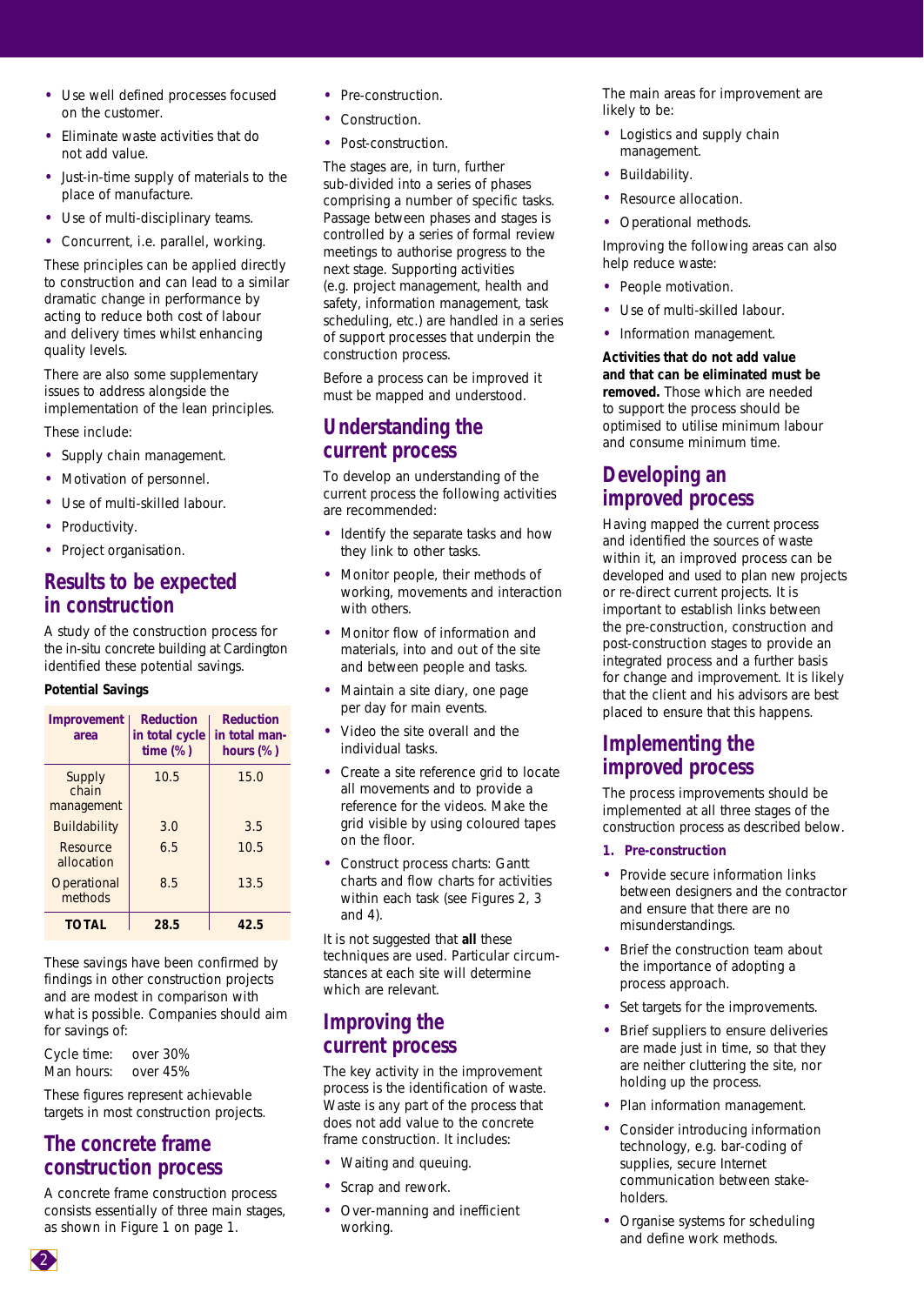| No             | Task name                             | <b>Duration</b>   | <b>Start</b><br>date | Finish<br>date | M | Т | w | т | F | S | м | т | W |
|----------------|---------------------------------------|-------------------|----------------------|----------------|---|---|---|---|---|---|---|---|---|
| 1              | Stripping<br>columns                  | 1.1 <sub>hr</sub> | 31/3                 | 31/3           |   |   |   |   |   |   |   |   |   |
| $\overline{2}$ | Erecting edge<br>protection           | 14 hr             | 31/3                 | 1/4            |   |   |   |   |   |   |   |   |   |
| 3              | Reinforcing                           | 42 hr             | 31/3                 | 6/4            |   |   |   |   |   |   |   |   |   |
| $\overline{4}$ | Backpropping                          | 8 hr              | 1/4                  | 1/4            |   |   |   |   |   |   |   |   |   |
| 5              | Levelling deck                        | 18 hr             | 1/4                  | 2/4            |   |   |   |   |   |   |   |   |   |
| 6              | Forming and<br>positioning block outs | 7 <sub>hr</sub>   | 1/4                  | 1/4            |   |   |   |   |   |   |   |   |   |
| 7              | Shuttering for<br>pre-cast beam       | 8.5 hr            | 1/4                  | 2/4            |   |   |   |   |   |   |   |   |   |

*Figure 2: Gantt chart for floor construction*



*Figure 3: Flow chart for construction activities for day after concreting of 2nd floor*



*Figure 4: Reinforcing floors - task flow chart*

- Fix project review points and targets for each review.
- Determine a policy for conflict resolution.

#### **2. Construction**

- Ensure the improved process is followed.
- Identify and record where the process can be further improved and continually make these improvements.
- Involve suppliers in process improvement.
- Feed back findings continually to professionals, site staff and other interested parties.

#### **3. Post-construction**

- De-brief the team and categorise and document the lessons learnt.
- Review the optimised process and further improve it.
- Consider further applications of information technology to underpin the process improvement.
- Measure the improvements in terms of man hours, quality and delivery time.
- Try to gauge other supplementary improvements, e.g. morale, lessons learnt, etc.
- Provide feedback to all personnel, including designers and suppliers and their organisations.

## **Checklist for improving the concrete frame construction process**

- **1. Pre-construction stage**
- What do you expect to achieve?
- What are your initial targets? *cycle-time reduction man-hour reduction*
- What is the relationship with the design team?
- What is the relationship with suppliers?
- Is the construction team briefed? *operators supervisors managers*
- Who is responsible for the whole construction process and its improvement?
- Do you know and understand the complete process and have you mapped it using time-charts, flow diagrams, etc.
- Who will mediate disagreements?
- How is information to be circulated?

3